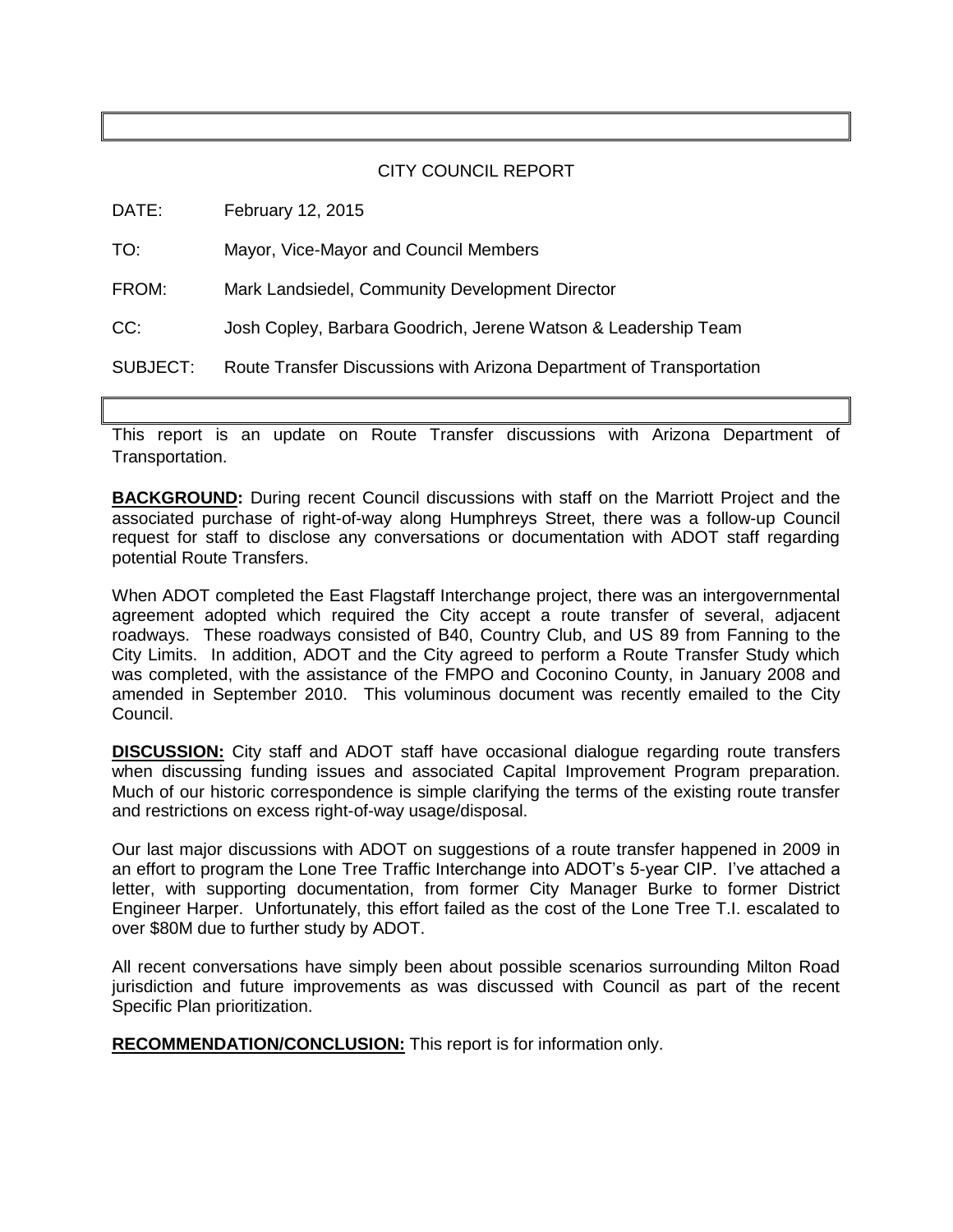November 4, 2009

Mr. John Harper, Flagstaff District Engineer Arizona Department of Transportation 1801 South Milton Road Flagstaff, AZ 86001

Re: ADOT 5-Year Construction Program Request

Dear John,

Thank you for your continued support and consideration of the Lone Tree Traffic Interchange as a district candidate project for the 5-Year Construction Program. Our corridor study estimates construction costs at \$20,000,000 and we estimate the required right-of-way at \$5,000,000. We look forward to discussing how the City can contribute to this project and make it feasible for ADOT to deliver. The attached paper identifies considerations worth approximately \$29,000,000 that we believe are worthy of discussion.

Central to these considerations are the transfer of two segments of state highway to city jurisdiction. The *ADOT/City of Flagstaff Route Transfer Study* from January 2008 is a a solid framework upon which to build. A key term in the discussions – addressed only as capital replacement costs in the study - will be when and how the City adds necessary capital equipment to it's fleet, as we are at capacity now. Many events, including a potential new city public works yard and road projects affecting ADOT offices, present prospective and creative solutions to increase our mutual benefit.

The interchange is integral to Flagstaff's future. It decreases delay, shortens travel time and distances, and creates access to major regional destinations and future development including Northern Arizona University and the Flagstaff Pulliam Airport. The City's position and the project with its benefits are more fully explained in the attached white paper.

I hope that the strength of our partnership with ADOT and the value of our position succeed in moving this project forward.

Please let us know if we can help to educate decision-makers throughout this process and don't hesitate to call me at 779-7685, x7604, if you have any questions.

Sincerely,

Kevin Burke, City Manager

Cc Mayor and Council Mark Landsiedel Ben Fisk

Att. *Lone Tree Traffic Interchange Justification*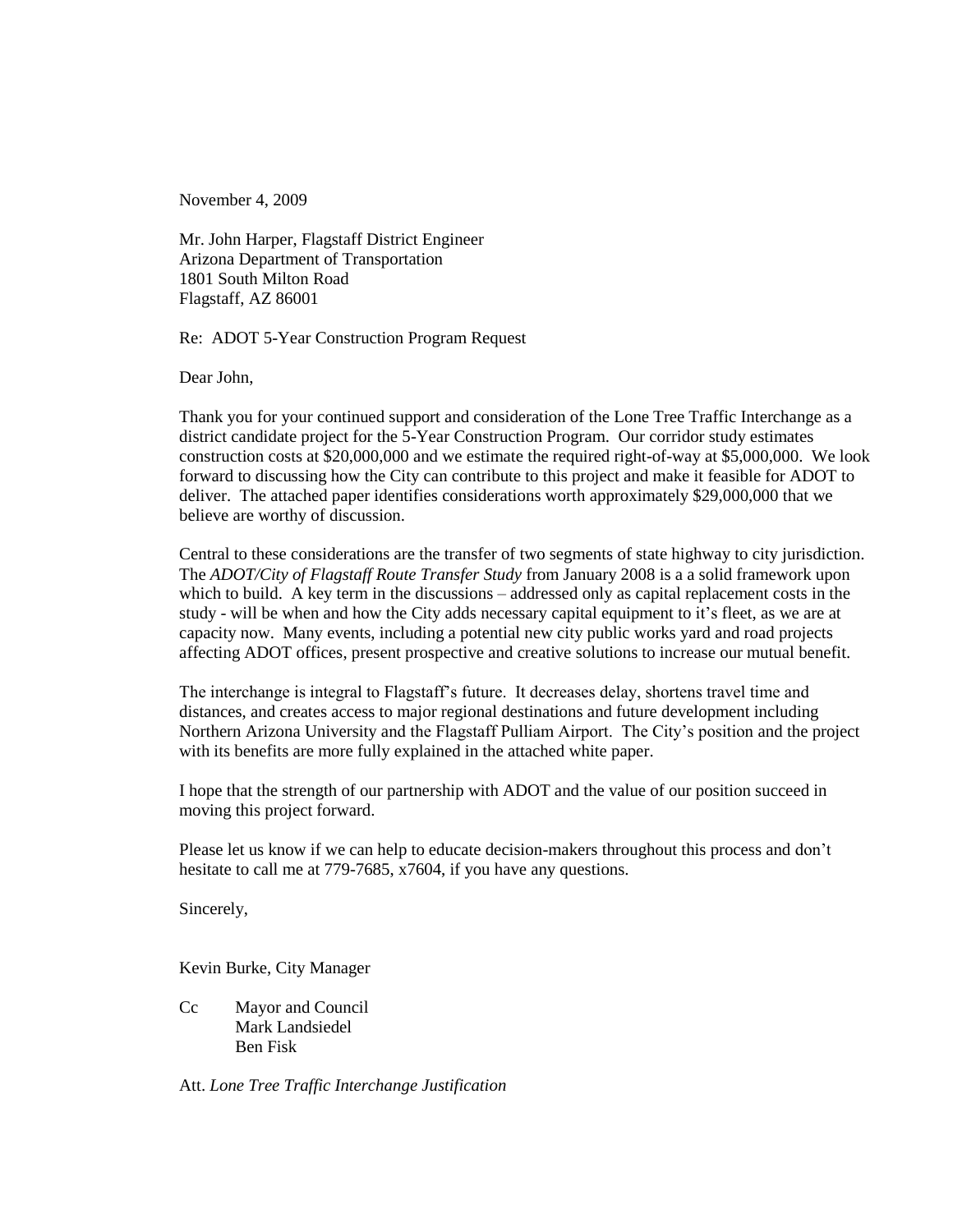## **Lone Tree Traffic Interchange Justification for the Arizona Department of Transportation 2015 Program Year**



**Prepared by the Flagstaff Metropolitan Planning Organization for the City of Flagstaff October 20, 2009** 

# **Executive Summary**

The City of Flagstaff, together with its regional partners - Northern Arizona University, Coconino Community College and the Flagstaff Metropolitan Planning Organization - requests that the Arizona State Transportation Board place the Lone Tree Traffic Interchange into the



Arizona Department of Transportation 5-Year Construction program in year 2015.

The City will consider negotiation of a joint powers agreement (JPA) with ADOT to provide cash and other considerations the City estimates at \$29,000,000 in value. Estimated construction and right-of-way costs are \$25,000,000. The City will consult with ADOT about creating a value for value trade within the items identified in the \$29,000,000.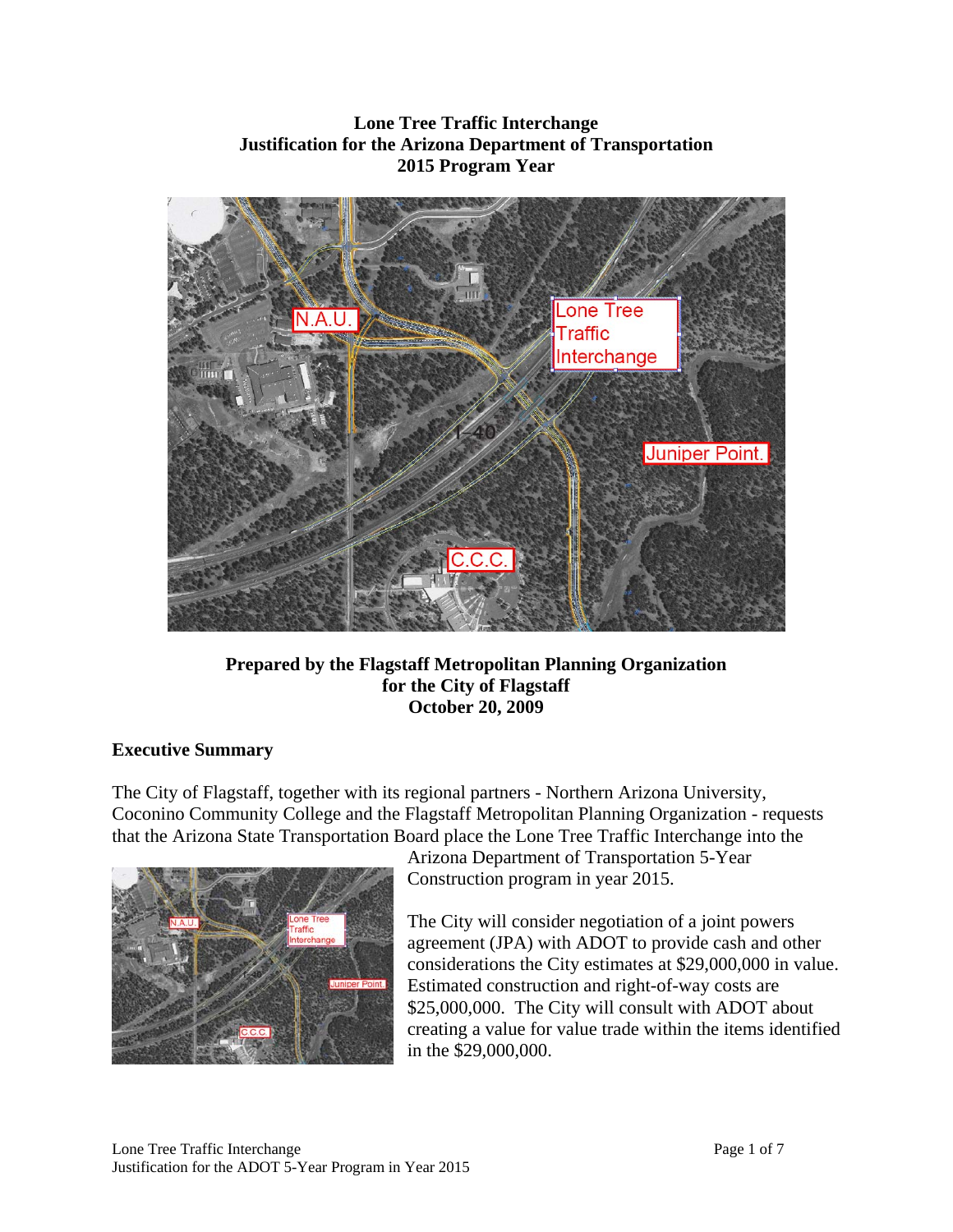The Lone Tree Traffic Interchange is integral to Flagstaff's future. This facility on I-40 decreases delay, shortens travel time and distances, and creates access to major regional destinations and future development including Northern Arizona University and the Flagstaff Pulliam Airport.

The estimated \$20,000,000 cost in construction will yield a first year benefit of \$112,000,000 followed by \$92,000,000 per year, thereafter. These benefits are realized in time and gas savings and the benefits of construction jobs and development. The project will also forge stronger partnerships between major stakeholders in the region.

The region is hopeful that the Board will recognize the value of the contributions made by the City and its partners and direct the Arizona Department of Transportation to take the lead on the Lone Tree Traffic Interchange.

## **Project Background**

The Lone Tree Traffic Interchange has been part of the City's future vision for decades. The general plan from 1987, *Growth Management Guide 2000,* shows the interchange on the circulation element map. This document recognizes that I-40 "severely inhibits north-south access within the City."

The Lone Tree Traffic Interchange is featured prominently in the *Flagstaff Area Regional Land Use and Transportation Plan,* an update to the general plan, ratified by City of Flagstaff voters in November 2001. The plan states, "a well-connected continuous system of streets for north-south movements is lacking." It set network connectivity as a high priority and strategy T1.1(b) calls for establishing multimodal corridors in a "gridded network throughout the community."



Citing *Regional Plan* support for the corridor, the City Council adopted resolutions 2008-65 and 2008-66 on November 18, 2008 declaring a recent corridor study as a public record and the recommended alignment as a minor amendment to the regional plan. The traffic interchange received considerable discussion and support at a Council retreat just days earlier, noting its critical role to future growth and the vitality of Northern Arizona University, our major employer.

The corridor, including the traffic interchange, is also supported by the Flagstaff Metropolitan Planning Organization (FMPO). The FMPO Executive Board authorized Chairman Scott Overton to send a letter of support for the traffic interchange to Representatives Kirkpatrick and Mitchell for consideration in the next highway bill. On October 24, 2007 the Board sent a letter of

Lone Tree Traffic Interchange Page 2 of 7 Justification for the ADOT 5-Year Program in Year 2015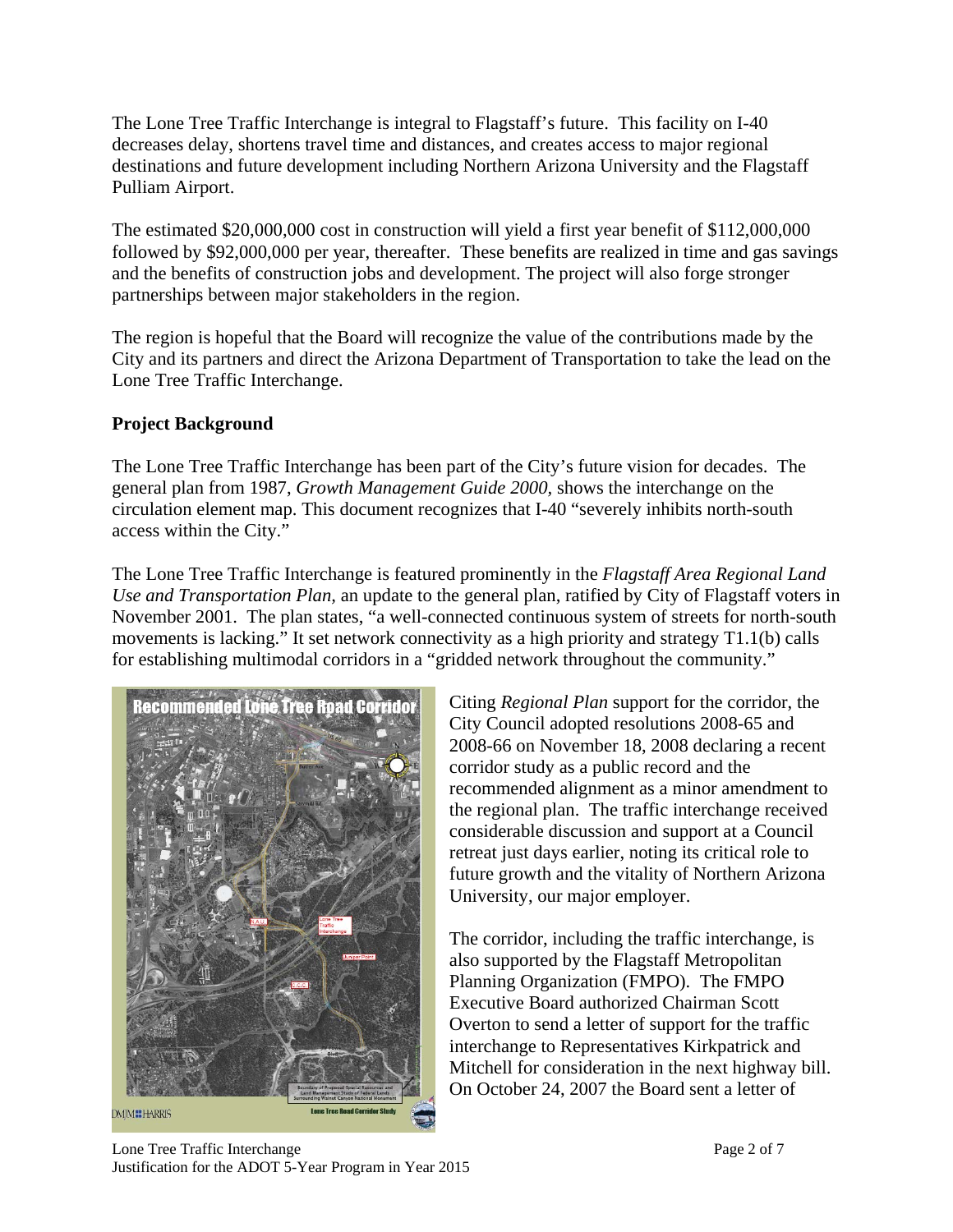support for the corridor to the City Community Development Director stating, "The Lone Tree Corridor is critical to meet the long term mobility needs of our region. The study successfully addresses route connectivity and accommodation of all modes along the length of the corridor."

An ADOT effort from January 2004, the *Flagstaff Urban Mobility Study*, confirmed the corridors importance to resolving regional mobility and congestion on Milton Road. More specifically to the interchange, an ADOT Design Concept Report in May 1993 determined its acceptability and design.

## **Project Description**

*Location:* The Lone Tree Traffic Interchange is a proposed urban diamond located at approximately milepost 196 on Interstate 40. This is more or less the same location recommended in the May 1993 DCR.

*Design:* The City of Flagstaff consultant, DMJM-Harris (now doing business as AECOM) completed a study of the corridor in March 2006. Their recommendation supports the original location moved slightly east. This creates greater separation from the I-40/I-17 system interchange and permits the Lone Tree arterial to pass under I-40. This change improves constructability, right-of-way impacts, and affordability.

*Arterial Relationship:* The interchange ties a realigned Lone Tree Road to Interstate 40. This connection helps to establish Lone Tree, a minor arterial, as the critical north-south corridor long sought by the City. Lone Tree will eventually extend from Route 66 in the north to J.W. Powell Boulevard in the south.

The City enjoys only one north-south arterial, Milton Road. The next north-south road of consequence is Fourth Street, 3 miles to the east. This is far greater than the industry recommended standard of 1 to 1 ½ miles. Lone Tree fills a large gap in the network.

*Corridor Relationship:* Within the corridor, the interchange will serve several purposes. First, it will provide long-distance interstate and intrastate travelers alternate access to regional destinations such as Northern Arizona University, downtown, and alternate access to the Arizona Snowbowl. Secondly, it will provide important regional circulation access for a key growth area. More than 1,000 acres of Flagstaff's famously limited development potential will be positively affected by the interchange.

*Cost:* The construction cost estimates for the interchange in 2009 dollars is \$20,000,000. Rightof-way is expected to be nominal because the City has exacted right-of-way for the east side ramps from two private developers. The west ramps are located on property owned by the Arizona Board of Regents and NAU is an ardent supporter of the project.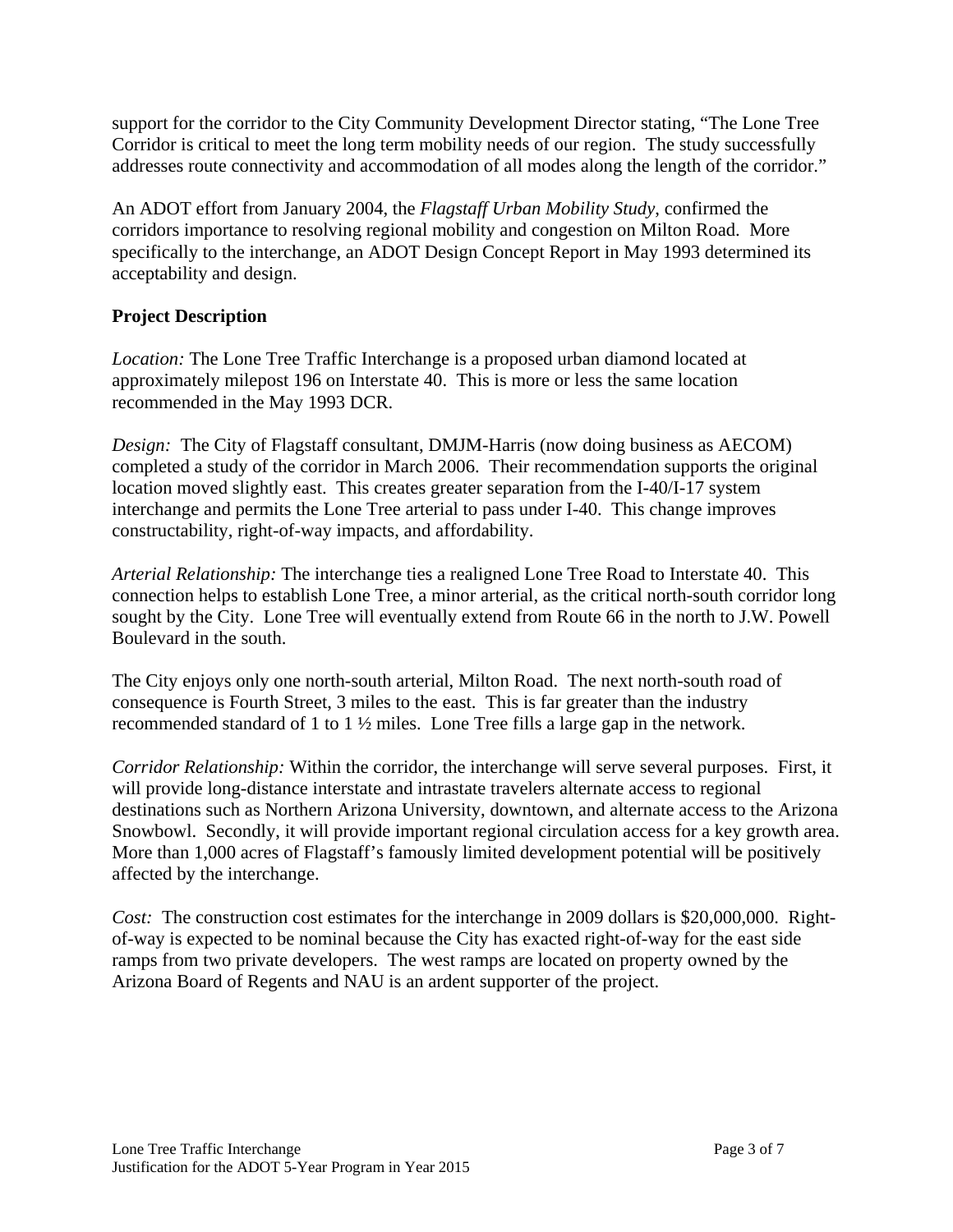### **Funding Plan**

The following table outlines the \$29,000,000 in cash and other considerations the City and its partners may offer in support of this project.

| <b>Item</b>                                           | <b>Value</b> |  |
|-------------------------------------------------------|--------------|--|
| Right-of-way $(1)$                                    | \$5,000,000  |  |
| Developer exactions (2)                               | \$2,000,000  |  |
| Route Transfer: $B40 - Fanning$ to Switzer (3)        | \$9,000,000  |  |
| Route Transfer: US $180 -$ Columbus to limits (3) (4) | \$7,000,000  |  |
| Route Transfer: Maintenance (3) (5)                   | \$3,000,000  |  |
| System benefits (ADOT customers) (6)                  | \$3,000,000  |  |
| <b>Total</b>                                          | \$29,000,000 |  |

(1) Approximately 12 acres of right-of-way, \$10 per square foot, 100% provided by City and partners

(2) Existing and ongoing payments from Pine Canyon; future payments from Juniper Point

(3) *ADOT/Flagstaff Route Transfer Study, January 2008, HDR Engineering***,** inflated, rounded down, transfer effective on completion of the traffic interchange

(4) Transfer effective on negotiated time-frame, 5 to 10 years post interchange construction

(5) \$150,000 per year for 20 years

(6) Delay and gas benefits (see next table) to ADOT customers estimated as external and external-internal trips to the region or 5% of total over 23 years from construction (c. 2017) to regional build out (c. 2040). FMPO Regional Traffic Model.

#### **Benefits**

As the following table demonstrates, the Lone Tree Traffic Interchange and the corridor it supports yield many benefits to the region:

| <b>Lone Tree Traffic Interchange</b>                                                     |                                                                                 |                                     |                |  |  |  |  |
|------------------------------------------------------------------------------------------|---------------------------------------------------------------------------------|-------------------------------------|----------------|--|--|--|--|
| <b>Summary of Monetized Annual Benefits</b>                                              |                                                                                 |                                     |                |  |  |  |  |
| <b>Benefit</b>                                                                           | <b>Description</b>                                                              | <b>Calculation</b>                  | <b>Annual</b>  |  |  |  |  |
|                                                                                          |                                                                                 |                                     | <b>Value</b>   |  |  |  |  |
| <b>Congestion Relief</b>                                                                 | Saves 183 hours of delay                                                        | 183*230 days*\$12/hr; reduced       | \$506,000      |  |  |  |  |
|                                                                                          | per week day at buildout                                                        | for year 2017                       |                |  |  |  |  |
| <b>Motorist Cost Savings</b>                                                             | Saves 75,000 miles per                                                          | $75k / 20$ mpg $* 2.10/gal * 230$   | \$2,000,000    |  |  |  |  |
|                                                                                          | week day                                                                        | days                                |                |  |  |  |  |
| Access - Snowbowl                                                                        | Provides secondary access                                                       | 98 k skiers / 3 per car * 60%       | \$78,000       |  |  |  |  |
|                                                                                          | to I-40, reducing delays on                                                     | weekends * .5 savings * \$8/hr      |                |  |  |  |  |
|                                                                                          | Milton and US 180.                                                              |                                     |                |  |  |  |  |
| Development                                                                              | Provides access to 1,000                                                        | 1k acres $*$ 4/ac $*$ 300k /home at | \$90,000,000   |  |  |  |  |
| (including State Land)                                                                   | acres or 4,000 homes                                                            | 300 per year                        | (for 13 years) |  |  |  |  |
| Construction and                                                                         | Short term construction                                                         | 40k jobs/ $$1B * $23 M * 8 hr *$    | \$20,000,000   |  |  |  |  |
| indirect jobs                                                                            |                                                                                 | \$12/hr                             |                |  |  |  |  |
|                                                                                          |                                                                                 | TOTAL - year 1                      | \$112,584,000  |  |  |  |  |
|                                                                                          |                                                                                 | Total – after                       | \$92,584,000   |  |  |  |  |
| <b>Summary of non-Monetized Annual Benefits</b>                                          |                                                                                 |                                     |                |  |  |  |  |
| <b>Environmental Benefit</b>                                                             | Reduction in vehicle miles traveled and delay reduce greenhouse gases (GHG)     |                                     |                |  |  |  |  |
| Connectivity                                                                             | New connections to the arterial network yields system resiliency                |                                     |                |  |  |  |  |
| <b>Multimodal Access</b>                                                                 | Pedestrian, bike and transit access promotes urban form, health and reduces GHG |                                     |                |  |  |  |  |
| <b>Emergency Access</b>                                                                  | Higher connectivity and access to high speed routes improves service            |                                     |                |  |  |  |  |
| Access-NAU & CCC<br>Provides access to large events and supported in their master plans. |                                                                                 |                                     |                |  |  |  |  |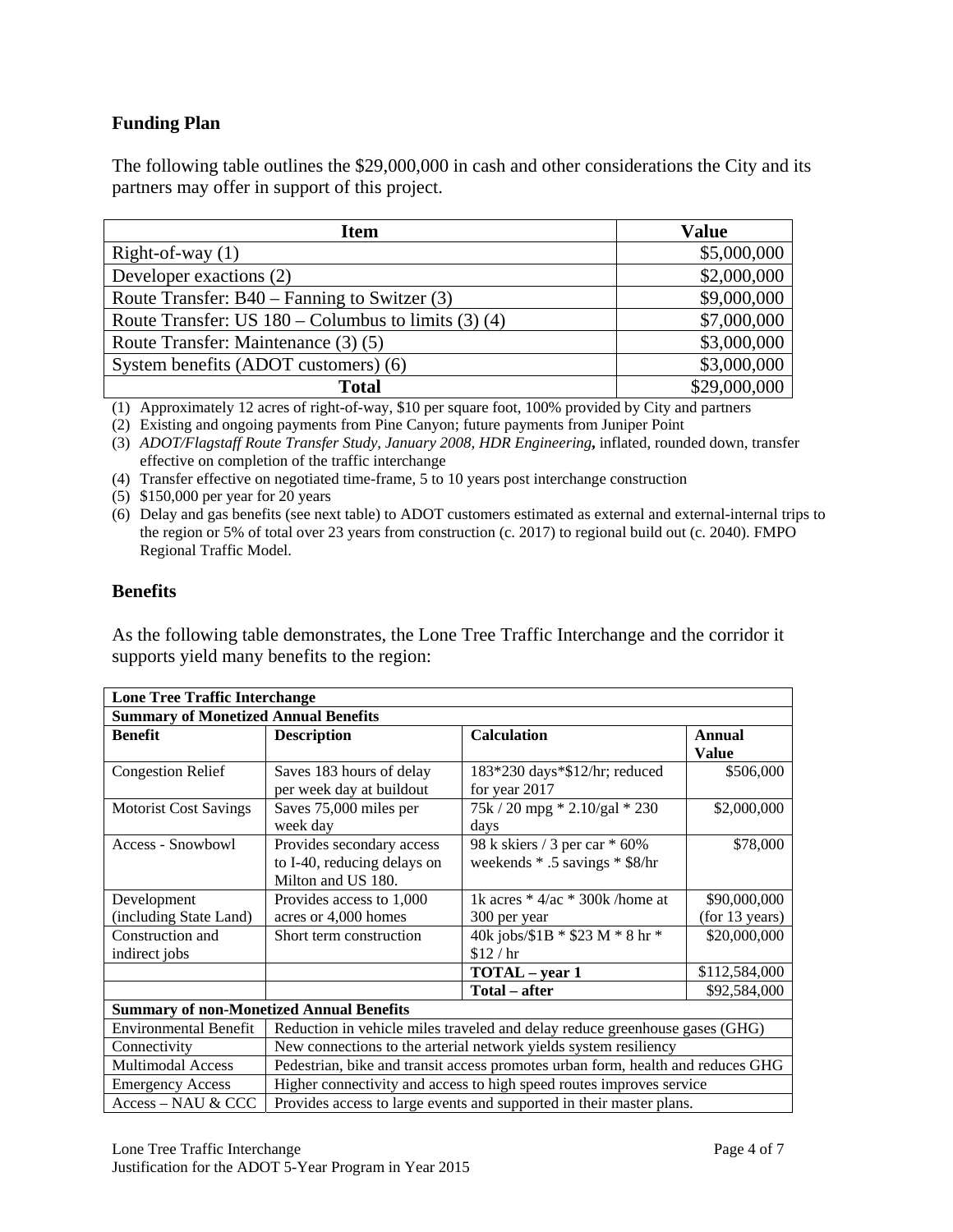#### Money for the Economy

*Congestion Relief:* The Lone Tree Traffic Interchanges provides significant congestion relief. It provides an alternate route to Milton Road and its central location will decrease vehicle miles of travel. The Flagstaff Metropolitan Planning Organization modeled the region in the future with and without the Lone Tree corridor. It finds significant volume reductions on surrounding facilities, as shown in the following table.

| <b>Primary Street</b> | <b>Cross Street</b>       | <b>Cross Street</b>   | <b>No-Build Volume</b> | <b>Build Volume</b> % Difference |        |
|-----------------------|---------------------------|-----------------------|------------------------|----------------------------------|--------|
| "Old" Lone Tree       | I-40                      | J.W. Powell           | 18,000                 | 13.000                           | $-28%$ |
| <b>Milton Road</b>    | <b>Sitgreaves</b>         | <b>Butler</b>         | 54,000                 | 48,000                           | $-11%$ |
| <b>Milton Road</b>    | <b>Butler</b>             | Route 66              | 55,000                 | 53,000                           | $-4%$  |
| <b>Milton Road</b>    | Route 66                  | <b>Plaza Way</b>      | 48,000                 | 45,000                           | $-6%$  |
| <b>Milton Road</b>    | <b>Plaza Way</b>          | <b>Forest Meadows</b> | 46,000                 | 43,000                           | $-7%$  |
| Lake Mary Road        | <b>High Country Trail</b> | <b>Beulah</b>         | 27,000                 | 21,000                           | $-22%$ |
| Pine Knoll            | Lone Tree                 | San Francisco         | 14.000                 | 12,000                           | $-14%$ |
| Fourth Street         | J.W. Powell (future)      | <b>Butler</b>         | 21.000                 | 17.000                           | $-19%$ |

*Motorist Cost Savings:* The shorter routes created by the corridor will save more than \$2,000,000 in gasoline costs annually. Motorists from south of I-40 trying to access the interstate have a circuitous and lengthy path to take without the Lone Tree Traffic Interchange. The I-17/I-40 and Butler interchanges require back-tracking and delay at many intersections. Additional savings can be realized by weekend travelers at the Arizona Snowbowl. Delays of 2 to 3 hours are not uncommon on weekend evenings during ski season. The ability to divert traffic to the Lone Tree traffic interchange will benefit arterial operations during these peak periods. The following table, also showing results from the FMPO model, illustrates the benefits.

| <b>System Performance</b>        | <b>No-Build</b> | <b>Build</b> | % Difference          |
|----------------------------------|-----------------|--------------|-----------------------|
| Vehicle Miles Traveled           | 4.251.509       | 4.176.000    | $-2\%$                |
| Congested Vehicle Hours Traveled | <b>135.985</b>  | 123.163      | $-9\%$ $\blacksquare$ |
| Veh. Hours of Congestion Delay   | 46.529          | 35.633       | $-23%$                |

*Development*: Construction jobs and real estate are an important part of the Flagstaff economy. More than 1,000 acres of land will be open to development. This includes over 400 acres of Arizona State Land Department holdings that will enjoy increased value from access improvements. At a conservative 4 homes per acre and \$300,000 per home, this translates to more than \$1,000,000,000 in sales. Because this is one of the few areas left to develop it is not unreasonable to assume it will carry about 75% of the market, or 300 homes per year, for some time. This means \$90,000,000 in annual sales. Not represented in the table are the hundreds of thousands of dollars in materials, wages, and permit fees.

*Construction Jobs:* Spending \$20,000,000 on an interchange will yield hundreds of jobs. The multiplier effect will yield additional benefits for the community.

#### Benefits to the Community

Beyond the direct monetary benefits created by the traffic interchange, the other improvements are noteworthy.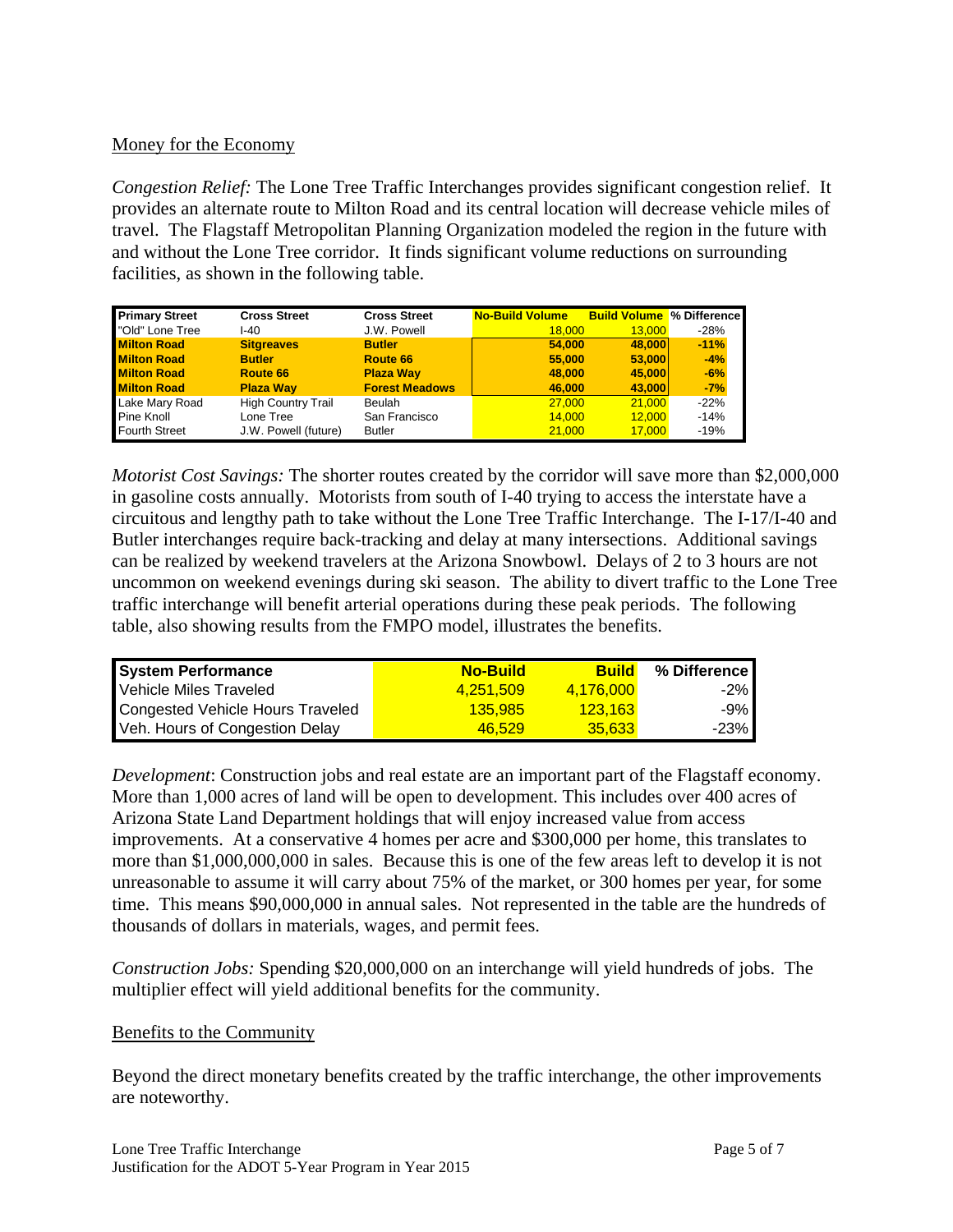*Connectivity:* Additional connectivity in the system creates a more resilient system. There are currently few alternate routes for traffic to take during construction, accidents, congestion or other road closures.

*Access:* This connectivity also creates access to some important regional attractions. Northern Arizona University with 15,000 students and 2,000 employees is the region's largest employer and major traffic generator. The interchange is integrated into the University's Campus and Athletics Master Plans as it allows NAU to better manage special events like football and basketball games, regional tournaments and graduation.

Coconino Community College is another major employer and attracts students from a wide area. Access via the interstate will make their travel more efficient and create an important secondary access.

Flagstaff Pulliam Airport presently takes access off of I-17 and Pulliam Drive, a major collector that serves a growing business park and residential community. The Lone Tree Traffic Interchange and corridor will provide access from I-40 via J.W. Powell Boulevard, a minor arterial in the region's planned system.

Other important destinations taking access from the interchange will be future residential subdivisions, the Flagstaff Citizen's Cemetery, and a new commercial activity center, Aspen Place at the Sawmill.

*Emergency Access:* Arterial connectivity will greatly enhance the ability of the Flagstaff Fire and Police Departments and ambulance service to meet their expected response times to these future growth areas and Flagstaff Pulliam Airport.

### **Funding Sources**

Funding could be provided directly or in-kind by several partners. Sources for funds include:

State and Federal Funding: ADOT receives millions of dollars annually in state and federal gas tax revenue for the delivery of their annual construction program. Funding in recent years has been tight. Leveraging funds through partnerships will make dollars go further. Scoping for the project is already funded through the I-40 Design Concept Report. A new highway bill and an economic recovery should present ADOT with better funding scenarios soon.

City Transportation Tax Funding: The City of Flagstaff has fully programmed this source of funding for the next five-years and beyond.

In-kind: Nearly 6 acres of right-of-way required for the interchange ramps is either already exacted or will be exacted from private development. An additional 6 acres of land is controlled by the Arizona Board of Regents and NAU is a strong supporter. At \$10 per square foot for the entire 12 acres, this is valued at more than \$5,000,000.